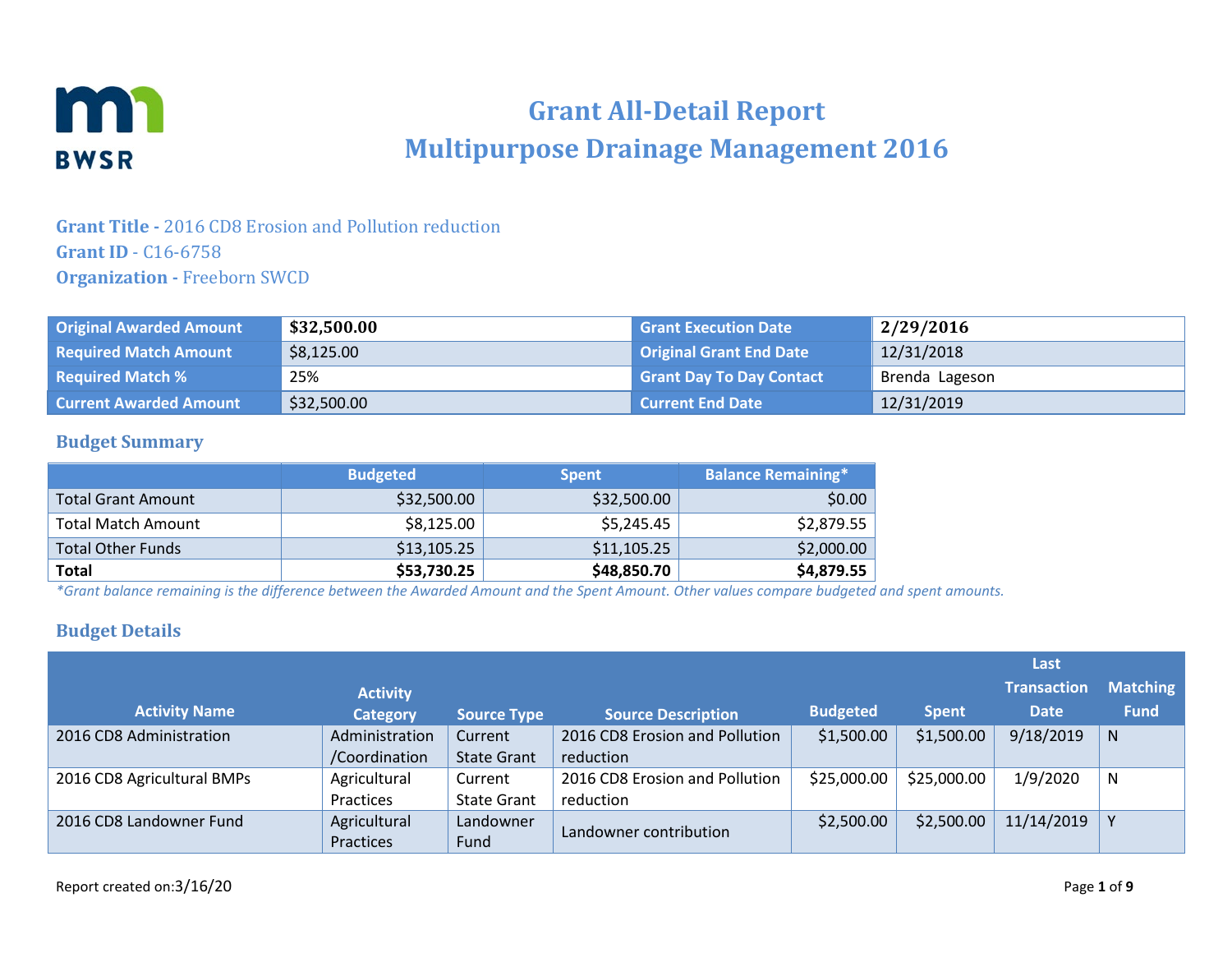|                                                  |                                         |                               |                                                                   |                 |              | Last               |                 |
|--------------------------------------------------|-----------------------------------------|-------------------------------|-------------------------------------------------------------------|-----------------|--------------|--------------------|-----------------|
|                                                  | <b>Activity</b>                         |                               |                                                                   |                 |              | <b>Transaction</b> | <b>Matching</b> |
| <b>Activity Name</b>                             | <b>Category</b>                         | Source Type                   | <b>Source Description</b>                                         | <b>Budgeted</b> | <b>Spent</b> | <b>Date</b>        | <b>Fund</b>     |
| 2016 CD8 Technical and Engineering<br>Assistance | Technical/Engi<br>neering<br>Assistance | Current<br><b>State Grant</b> | 2016 CD8 Erosion and Pollution<br>reduction                       | \$6,000.00      | \$6,000.00   | 9/18/2019          | N               |
| 2016 CD8 local funds                             | Agricultural<br>Practices               | Local Fund                    | <b>Turtle Creek Watershed District</b><br>Contribution            | \$5,625.00      | \$2,745.45   | 11/19/2019         |                 |
| AndersonM 410 FY16-CWF-CD8-03                    | Agricultural<br>Practices               | <b>Other Funds</b>            | 2014 - Minnesota Flood Relief<br>Grant Phase 3B (Freeborn<br>SWCD | \$13,105.25     | \$11,105.25  | 1/9/2020           | N               |

### **Activity Details Summary**

| <b>Activity Details</b>             | <b>Total Action Count</b> | <b>Total Activity Mapped</b> | <b>Proposed Size / Unit</b> | <b>Actual Size / Unit</b> |
|-------------------------------------|---------------------------|------------------------------|-----------------------------|---------------------------|
| 410 - Grade Stabilization Structure |                           |                              | 1 COUNT                     | <b>COUNT</b>              |
| 412 - Grassed Waterway and Swales   |                           |                              | 1203 LINEAR FEET            | 1203 LINEAR FEET          |
| 410 - Grade Stabilization Structure |                           |                              | 1 COUNT                     | 1 COUNT                   |
| 638 - Water and Sediment Control    |                           |                              | 1 COUNT                     | 1 COUNT                   |
| Basin                               |                           |                              |                             |                           |

# **Proposed Activity Indicators**

| <b>Activity Name</b> | Indicator Name | Value & Units | <b>Waterbody</b> | <b>Calculation Tool</b> |  |
|----------------------|----------------|---------------|------------------|-------------------------|--|

# **Final Indicators Summary**

| <b>Indicator Name</b>       | <b>Total Value</b> | <b>Unit</b>    |
|-----------------------------|--------------------|----------------|
| <b>SEDIMENT (TSS)</b>       | 28.77              | <b>TONS/YR</b> |
| <b>SOIL (EST. SAVINGS)</b>  | 38.46              | TONS/YR        |
| PHOSPHORUS (EST. REDUCTION) | 24.88              | LBS/YR         |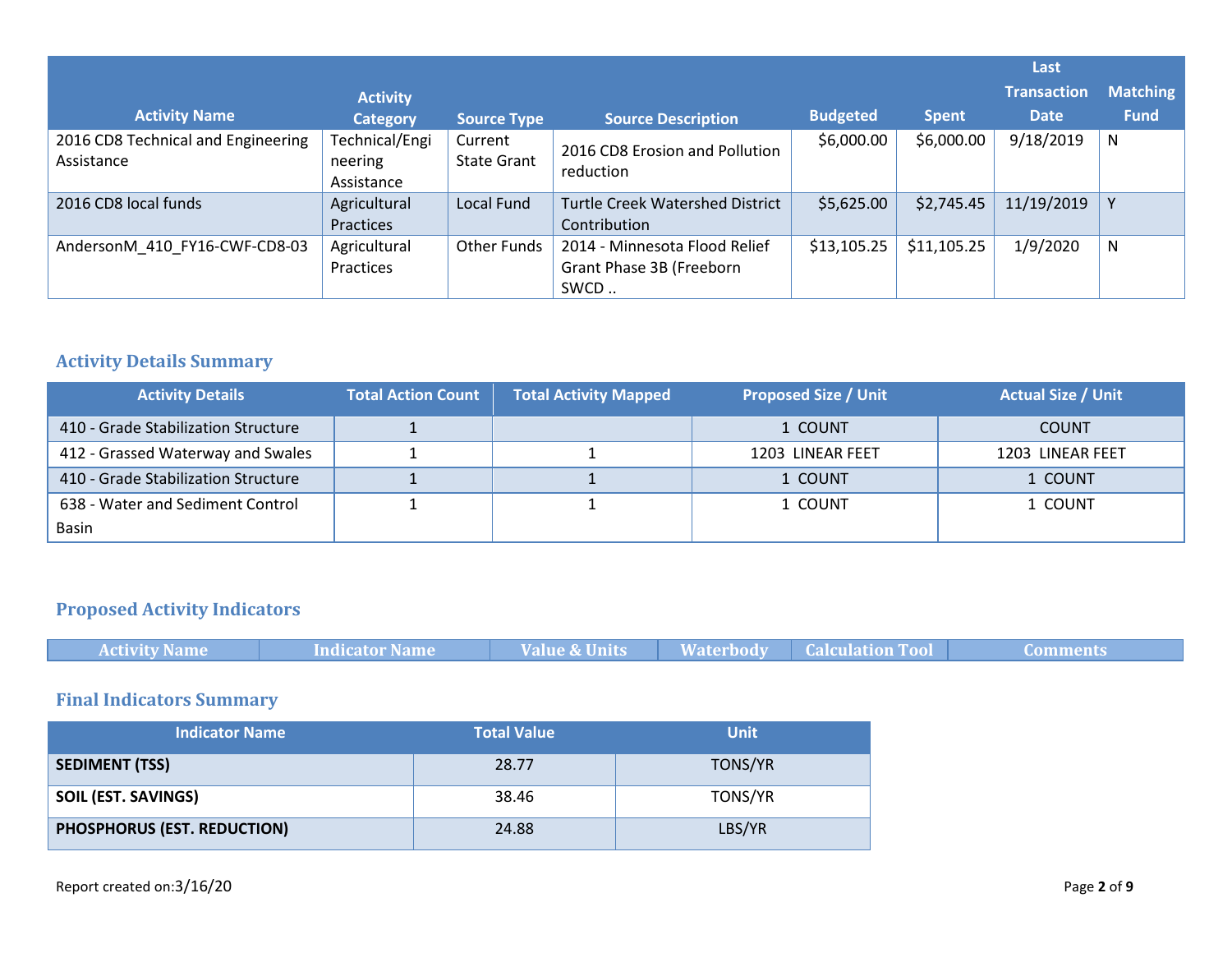## **Grant Activity**

| <b>Grant Activity - 2016 CD8 Administration</b> |                                                                                                                                                                                                                                                                                                                                                                                                                                                                |                 |           |  |  |  |
|-------------------------------------------------|----------------------------------------------------------------------------------------------------------------------------------------------------------------------------------------------------------------------------------------------------------------------------------------------------------------------------------------------------------------------------------------------------------------------------------------------------------------|-----------------|-----------|--|--|--|
| <b>Description</b>                              | 2016 CD8 Administration                                                                                                                                                                                                                                                                                                                                                                                                                                        |                 |           |  |  |  |
|                                                 | Funds will be spent by SWCD staff to complete administration of the grant. Administration includes but is not limited to<br>completing eLINK reporting and coordination of activities necessary to complete this grant.                                                                                                                                                                                                                                        |                 |           |  |  |  |
| <b>Category</b>                                 | ADMINISTRATION/COORDINATION                                                                                                                                                                                                                                                                                                                                                                                                                                    |                 |           |  |  |  |
| <b>Start Date</b>                               | 29-Feb-16                                                                                                                                                                                                                                                                                                                                                                                                                                                      | <b>End Date</b> | 31-Dec-19 |  |  |  |
| <b>Has Rates and Hours?</b>                     | Yes                                                                                                                                                                                                                                                                                                                                                                                                                                                            |                 |           |  |  |  |
| <b>Actual Results</b>                           | A/C - 1 hour expended on this grant in 2016/17 of \$59.28 - Manager meeting with SWCD Board and County Ditch Inspector.<br>A/C - 14.5 hours expended on this grant in 2018 of \$1003.69 - Manager working with landowners, County Ditch Inspector,<br>engineers, and NRCS wetland team for certified wetland determination. Billable rate of \$69.22 per hour.<br>2019 A/C - 8 hours @ \$56.81 = \$454.48 for administering this grant per BWSR billable rate. |                 |           |  |  |  |

| <b>Grant Activity - 2016 CD8 Agricultural BMPs</b> |                                                                                                                                                                                                                                                                                                                                                                                                                      |                 |  |  |  |
|----------------------------------------------------|----------------------------------------------------------------------------------------------------------------------------------------------------------------------------------------------------------------------------------------------------------------------------------------------------------------------------------------------------------------------------------------------------------------------|-----------------|--|--|--|
| <b>Description</b>                                 | 2016 CD8 Agricultural BMPs<br>Cost share paid to landowners for the implementation of BMPs. Cost share shall not exceed 75% of eligible project costs.<br>Installation of 4-5 WASCOBs, one grassed waterway, and one alternative tile intake are proposed.                                                                                                                                                           |                 |  |  |  |
| <b>Category</b>                                    | <b>AGRICULTURAL PRACTICES</b>                                                                                                                                                                                                                                                                                                                                                                                        |                 |  |  |  |
| <b>Start Date</b>                                  | 29-Feb-16                                                                                                                                                                                                                                                                                                                                                                                                            | <b>End Date</b> |  |  |  |
| <b>Has Rates and Hours?</b>                        | No                                                                                                                                                                                                                                                                                                                                                                                                                   |                 |  |  |  |
| <b>Actual Results</b>                              | 1 BMP was completely constructed and completed in 2019. The 2 other BMP's were mostly completed but have some work<br>to be done in 2020. The work that still needs to be completed consists of installing support tile and channel tile and doing<br>clean up work on the sites. These BMP's installed just upstream of County Ditch 8 will prevent nutrients and sediment from<br>getting directly into the ditch. |                 |  |  |  |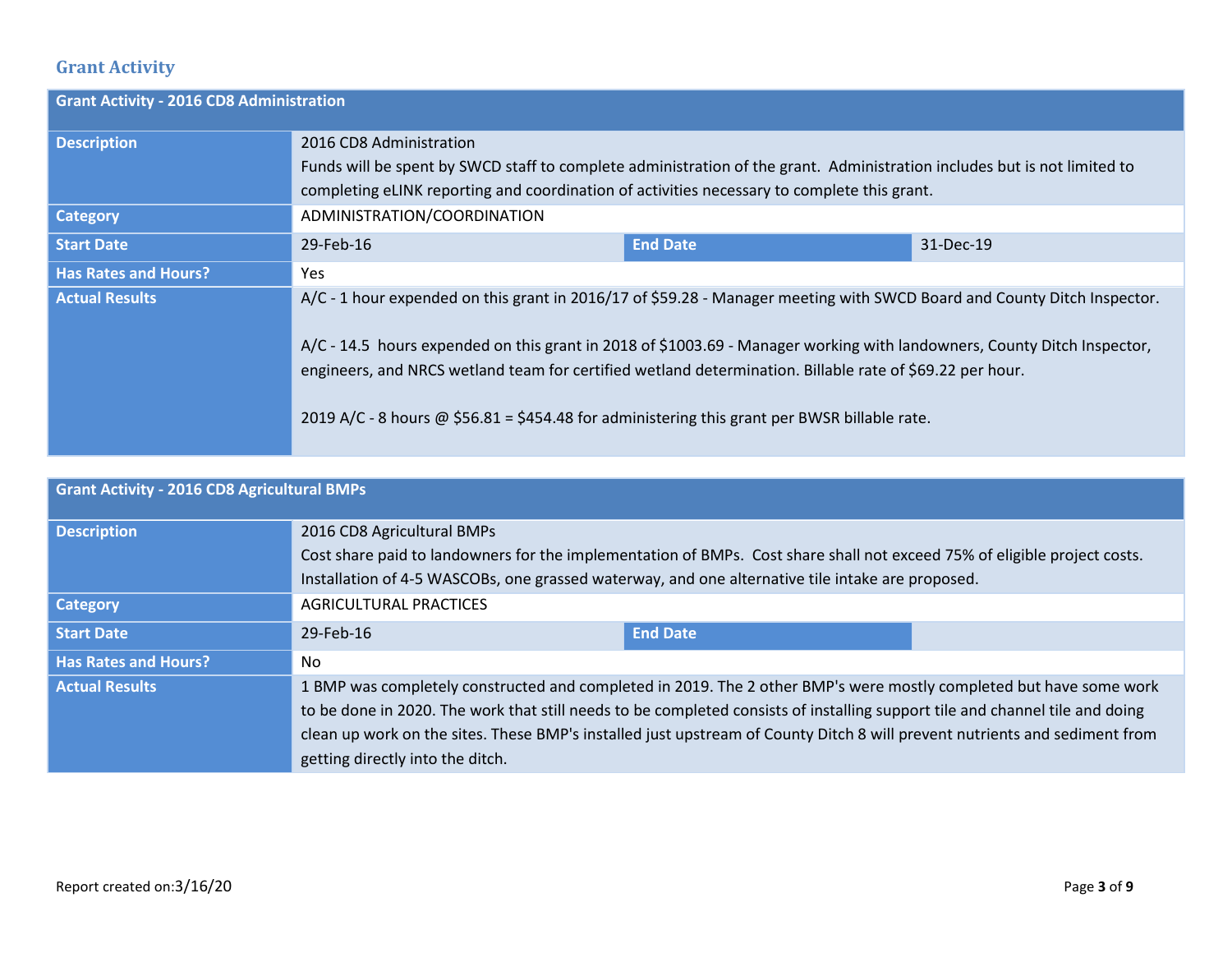|                                                       |                              | Activity Action - WangsnessR_WASCOB_FY16-CWF-CD8-02 |                                               |                       |                            |       |                                        |
|-------------------------------------------------------|------------------------------|-----------------------------------------------------|-----------------------------------------------|-----------------------|----------------------------|-------|----------------------------------------|
|                                                       | <b>Practice</b>              |                                                     | 638 - Water and Sediment Control              |                       | <b>Count of Activities</b> |       | $\mathbf{1}$                           |
|                                                       |                              |                                                     | <b>Basin</b>                                  |                       |                            |       |                                        |
|                                                       | <b>Description</b>           |                                                     | <b>WASCOB</b> installed                       |                       |                            |       |                                        |
|                                                       | <b>Proposed Size / Units</b> |                                                     | 1.00 COUNT                                    | <b>Lifespan</b>       |                            |       | 10 Years                               |
|                                                       | <b>Actual Size/Units</b>     |                                                     | 1.00 COUNT                                    | <b>Installed Date</b> |                            |       | 14-Nov-19                              |
|                                                       | <b>Mapped Activities</b>     | 1 Point(s)                                          |                                               |                       |                            |       |                                        |
| Final Indicator for WangsnessR_WASCOB_FY16-CWF-CD8-02 |                              |                                                     |                                               |                       |                            |       |                                        |
| <b>Indicator Name</b>                                 |                              |                                                     | SOIL (EST. SAVINGS)                           |                       | <b>Value</b>               | 16.50 |                                        |
| <b>Indicator Subcategory/Units</b>                    |                              |                                                     | WATER POLLUTION (REDUCTION ESTIMATES) TONS/YR |                       | <b>Calculation Tool</b>    |       | <b>BWSR CALC (GULLY STABILIZATION)</b> |
| <b>Waterbody</b>                                      |                              | County Ditch 8                                      |                                               |                       |                            |       |                                        |
| Final Indicator for WangsnessR_WASCOB_FY16-CWF-CD8-02 |                              |                                                     |                                               |                       |                            |       |                                        |
| <b>Indicator Name</b>                                 |                              |                                                     | PHOSPHORUS (EST. REDUCTION)                   |                       | <b>Value</b>               | 7.01  |                                        |
| <b>Indicator Subcategory/Units</b>                    |                              |                                                     | WATER POLLUTION (REDUCTION ESTIMATES) LBS/YR  |                       | <b>Calculation Tool</b>    |       | <b>BWSR CALC (GULLY STABILIZATION)</b> |
| <b>Waterbody</b>                                      |                              | County Ditch 8                                      |                                               |                       |                            |       |                                        |
| Final Indicator for WangsnessR_WASCOB_FY16-CWF-CD8-02 |                              |                                                     |                                               |                       |                            |       |                                        |
| <b>Indicator Name</b>                                 |                              | SEDIMENT (TSS)                                      |                                               |                       | <b>Value</b>               | 8.25  |                                        |
| <b>Indicator Subcategory/Units</b>                    |                              |                                                     | WATER POLLUTION (REDUCTION ESTIMATES) TONS/YR |                       | <b>Calculation Tool</b>    |       | <b>BWSR CALC (GULLY STABILIZATION)</b> |
| <b>Waterbody</b>                                      |                              | County Ditch 8                                      |                                               |                       |                            |       |                                        |

|                                                  | Activity Action - WangsnessC_WW_FY16CWF-CD8-01 |  |                                               |                            |                         |              |                                        |
|--------------------------------------------------|------------------------------------------------|--|-----------------------------------------------|----------------------------|-------------------------|--------------|----------------------------------------|
|                                                  | <b>Practice</b>                                |  | 412 - Grassed Waterway and                    | <b>Count of Activities</b> |                         | $\mathbf{1}$ |                                        |
|                                                  |                                                |  | Swales                                        |                            |                         |              |                                        |
|                                                  | <b>Description</b>                             |  | Proj. mostly complete.                        |                            |                         |              |                                        |
|                                                  | <b>Proposed Size / Units</b>                   |  | 1,203.00 LINEAR FEET                          | Lifespan                   |                         | 10 Years     |                                        |
|                                                  | <b>Actual Size/Units</b>                       |  | 1,203.00 LINEAR FEET                          | <b>Installed Date</b>      |                         |              |                                        |
|                                                  | <b>Mapped Activities</b>                       |  | 1 Polygon(s)                                  |                            |                         |              |                                        |
| Final Indicator for WangsnessC_WW_FY16CWF-CD8-01 |                                                |  |                                               |                            |                         |              |                                        |
| <b>Indicator Name</b>                            |                                                |  | SOIL (EST. SAVINGS)                           |                            | <b>Value</b>            | 19.07        |                                        |
| <b>Indicator Subcategory/Units</b>               |                                                |  | WATER POLLUTION (REDUCTION ESTIMATES) TONS/YR |                            | <b>Calculation Tool</b> |              | <b>BWSR CALC (GULLY STABILIZATION)</b> |
| <b>Waterbody</b><br>County Ditch 8               |                                                |  |                                               |                            |                         |              |                                        |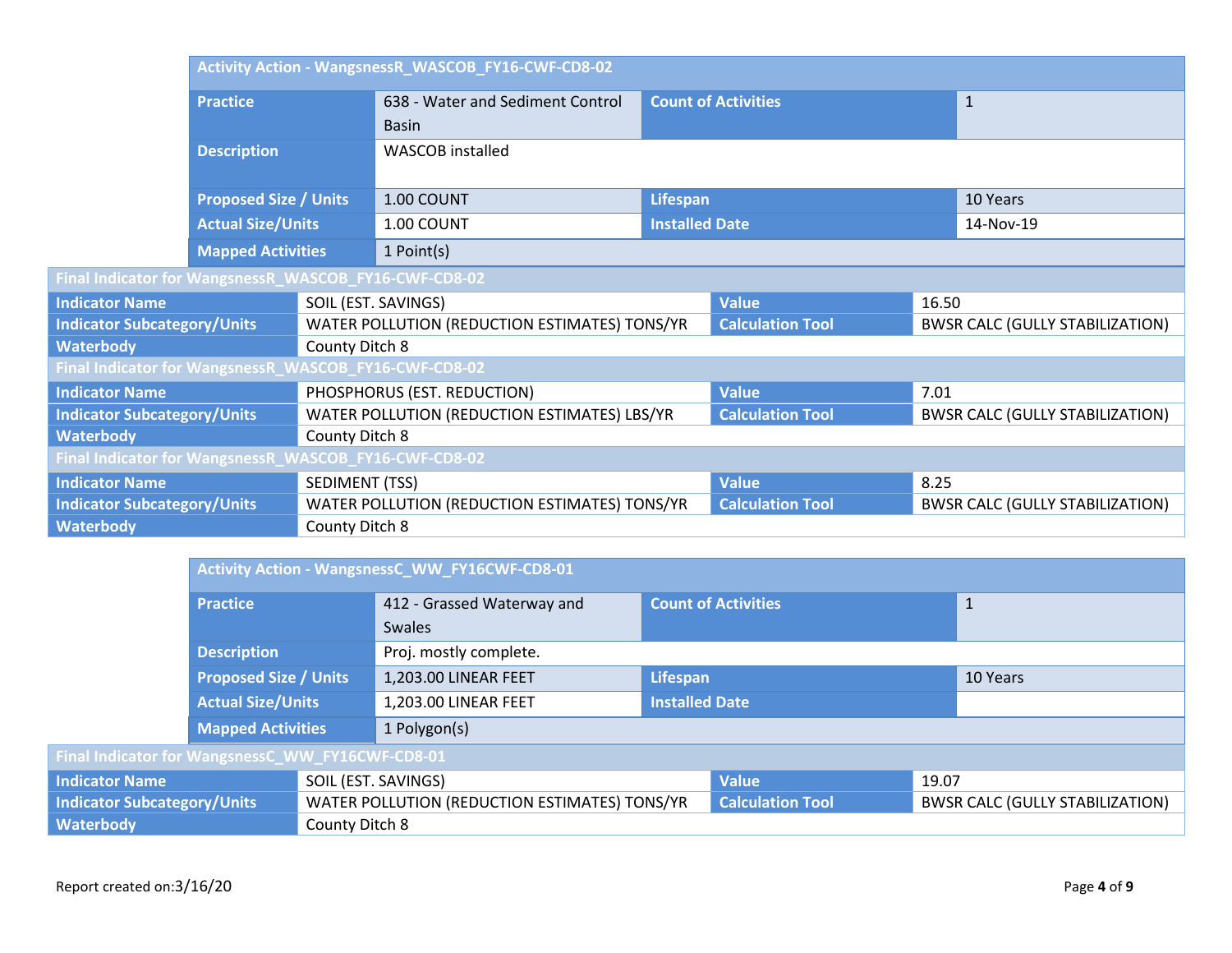| Final Indicator for WangsnessC_WW_FY16CWF-CD8-01 |                                                                                                                   |                         |                                        |  |  |  |
|--------------------------------------------------|-------------------------------------------------------------------------------------------------------------------|-------------------------|----------------------------------------|--|--|--|
| <b>Indicator Name</b>                            | PHOSPHORUS (EST. REDUCTION)<br><b>Value</b><br>16.21                                                              |                         |                                        |  |  |  |
| <b>Indicator Subcategory/Units</b>               | WATER POLLUTION (REDUCTION ESTIMATES) LBS/YR<br><b>Calculation Tool</b><br><b>BWSR CALC (GULLY STABILIZATION)</b> |                         |                                        |  |  |  |
| Waterbody                                        | County Ditch 8                                                                                                    |                         |                                        |  |  |  |
| Final Indicator for WangsnessC_WW_FY16CWF-CD8-01 |                                                                                                                   |                         |                                        |  |  |  |
| <b>Indicator Name</b>                            | SEDIMENT (TSS)                                                                                                    | <b>Value</b>            | 19.07                                  |  |  |  |
| <b>Indicator Subcategory/Units</b>               | WATER POLLUTION (REDUCTION ESTIMATES) TONS/YR                                                                     | <b>Calculation Tool</b> | <b>BWSR CALC (GULLY STABILIZATION)</b> |  |  |  |
| Waterbody                                        | County Ditch 8                                                                                                    |                         |                                        |  |  |  |

|                                                   |                                                          |                                               | Activity Action - AndersonM_410_FY16-CWF-CD8-03 |                            |                         |                                        |              |
|---------------------------------------------------|----------------------------------------------------------|-----------------------------------------------|-------------------------------------------------|----------------------------|-------------------------|----------------------------------------|--------------|
|                                                   | <b>Practice</b>                                          |                                               | 410 - Grade Stabilization Structure             | <b>Count of Activities</b> |                         |                                        | $\mathbf{1}$ |
|                                                   | <b>Description</b>                                       |                                               | Project is set to be completed in 2020.         |                            |                         |                                        |              |
|                                                   | <b>Proposed Size / Units</b><br><b>Actual Size/Units</b> |                                               | 1.00 COUNT                                      | Lifespan                   |                         | 10 Years                               |              |
|                                                   |                                                          |                                               | 1.00 COUNT                                      | <b>Installed Date</b>      |                         |                                        |              |
|                                                   | <b>Mapped Activities</b>                                 |                                               | $1$ Point(s)                                    |                            |                         |                                        |              |
| Final Indicator for AndersonM_410_FY16-CWF-CD8-03 |                                                          |                                               |                                                 |                            |                         |                                        |              |
| <b>Indicator Name</b>                             |                                                          | SEDIMENT (TSS)                                |                                                 | <b>Value</b>               | 1.45                    |                                        |              |
| <b>Indicator Subcategory/Units</b>                |                                                          | WATER POLLUTION (REDUCTION ESTIMATES) TONS/YR |                                                 |                            | <b>Calculation Tool</b> | <b>BWSR CALC (GULLY STABILIZATION)</b> |              |
| <b>Waterbody</b>                                  |                                                          |                                               | County Ditch 8                                  |                            |                         |                                        |              |
| Final Indicator for AndersonM_410_FY16-CWF-CD8-03 |                                                          |                                               |                                                 |                            |                         |                                        |              |
| <b>Indicator Name</b>                             |                                                          |                                               | SOIL (EST. SAVINGS)                             |                            | <b>Value</b>            | 2.89                                   |              |
| <b>Indicator Subcategory/Units</b>                |                                                          |                                               | WATER POLLUTION (REDUCTION ESTIMATES) TONS/YR   |                            | <b>Calculation Tool</b> | <b>BWSR CALC (GULLY STABILIZATION)</b> |              |
| <b>Waterbody</b>                                  |                                                          | County Ditch 8                                |                                                 |                            |                         |                                        |              |
| Final Indicator for AndersonM_410_FY16-CWF-CD8-03 |                                                          |                                               |                                                 |                            |                         |                                        |              |
| <b>Indicator Name</b>                             |                                                          |                                               | PHOSPHORUS (EST. REDUCTION)                     |                            | <b>Value</b>            | 1.66                                   |              |
| <b>Indicator Subcategory/Units</b>                |                                                          |                                               | WATER POLLUTION (REDUCTION ESTIMATES) LBS/YR    |                            | <b>Calculation Tool</b> | <b>BWSR CALC (GULLY STABILIZATION)</b> |              |
| <b>Waterbody</b>                                  |                                                          | County Ditch 8                                |                                                 |                            |                         |                                        |              |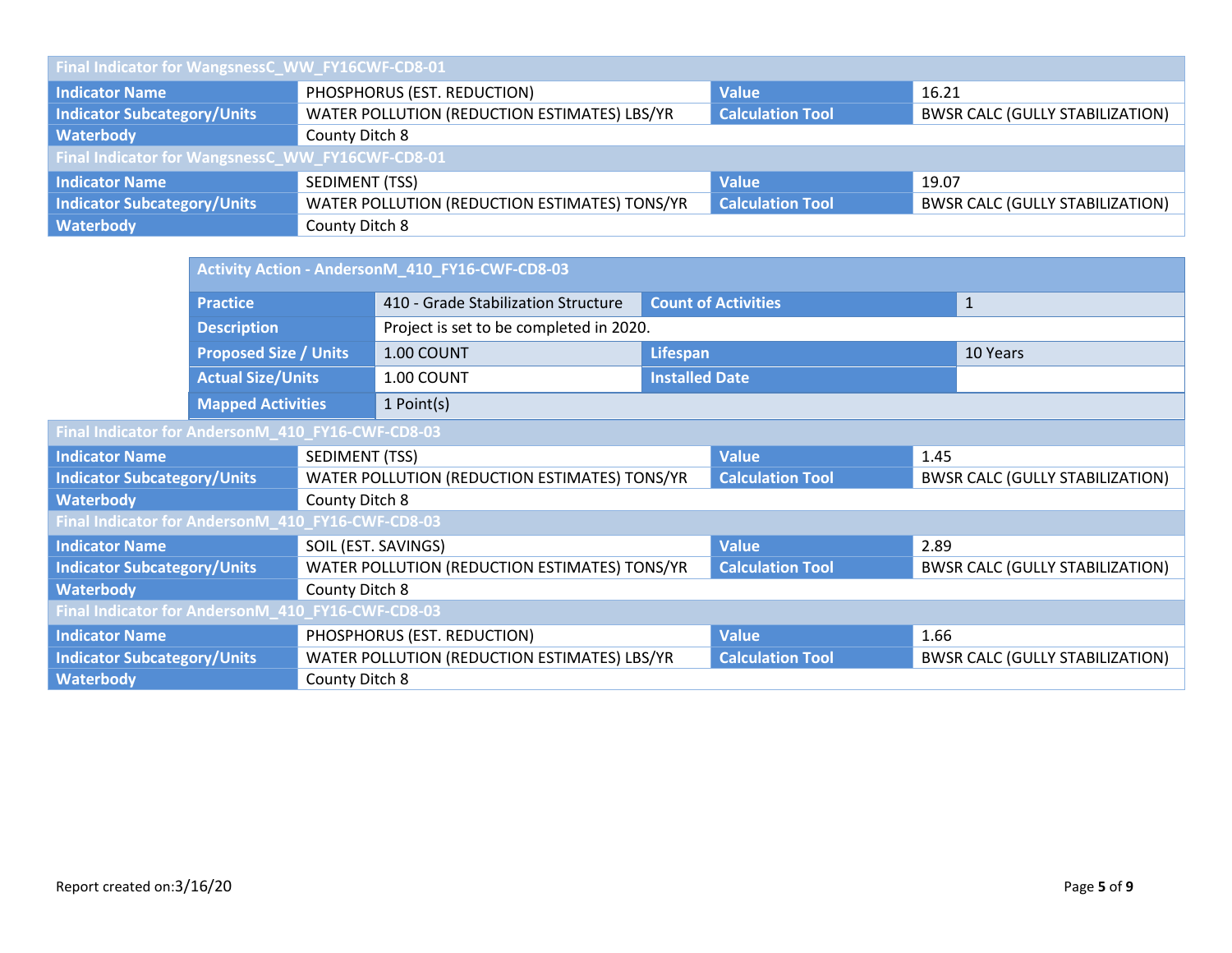| <b>Grant Activity - 2016 CD8 Landowner Fund</b> |                                                                                  |                 |  |  |
|-------------------------------------------------|----------------------------------------------------------------------------------|-----------------|--|--|
| <b>Description</b>                              | 2016 CD8 Landowner Fund                                                          |                 |  |  |
|                                                 | Landowner contribution towards implementation of BMP costs. Multiple landowners. |                 |  |  |
| <b>Category</b>                                 | AGRICULTURAL PRACTICES                                                           |                 |  |  |
| Start Date                                      | 29-Feb-16                                                                        | <b>End Date</b> |  |  |
| <b>Has Rates and Hours?</b>                     | No                                                                               |                 |  |  |
| <b>Actual Results</b>                           |                                                                                  |                 |  |  |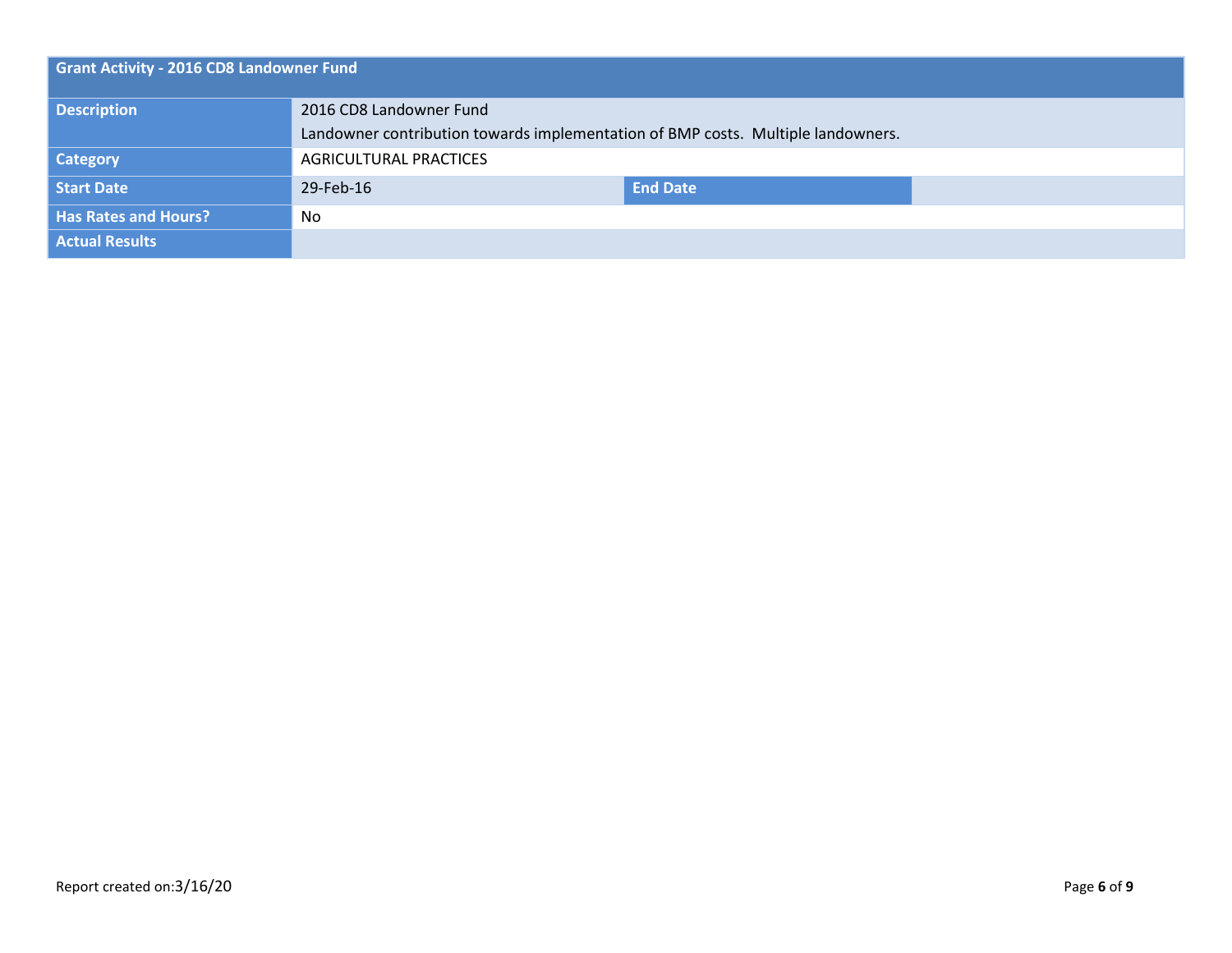| <b>Grant Activity - 2016 CD8 Technical and Engineering Assistance</b> |                                                                                                                                                                                                                                                                                                                                                                                                                                                                                                                                                                                                                                                                                                                                                                                                                                                                                                                                                                                                                                                                                                                                                                                                                                                                                                                                                                                                             |  |  |  |
|-----------------------------------------------------------------------|-------------------------------------------------------------------------------------------------------------------------------------------------------------------------------------------------------------------------------------------------------------------------------------------------------------------------------------------------------------------------------------------------------------------------------------------------------------------------------------------------------------------------------------------------------------------------------------------------------------------------------------------------------------------------------------------------------------------------------------------------------------------------------------------------------------------------------------------------------------------------------------------------------------------------------------------------------------------------------------------------------------------------------------------------------------------------------------------------------------------------------------------------------------------------------------------------------------------------------------------------------------------------------------------------------------------------------------------------------------------------------------------------------------|--|--|--|
| <b>Description</b>                                                    | 2016 CD8 Technical and Engineering Assistance<br>SWCD staff will provide technical and engineering assistance with the implementation of BMPs. Staff will assist with initial<br>inventory and evaluation, survey, design, and construction check-out of BMPs as needed. Staff will work with landowners,<br>contractors, and partners to accomplish tasks.                                                                                                                                                                                                                                                                                                                                                                                                                                                                                                                                                                                                                                                                                                                                                                                                                                                                                                                                                                                                                                                 |  |  |  |
| <b>Category</b>                                                       | TECHNICAL/ENGINEERING ASSISTANCE                                                                                                                                                                                                                                                                                                                                                                                                                                                                                                                                                                                                                                                                                                                                                                                                                                                                                                                                                                                                                                                                                                                                                                                                                                                                                                                                                                            |  |  |  |
| <b>Start Date</b>                                                     | <b>End Date</b><br>31-Dec-19<br>29-Feb-16                                                                                                                                                                                                                                                                                                                                                                                                                                                                                                                                                                                                                                                                                                                                                                                                                                                                                                                                                                                                                                                                                                                                                                                                                                                                                                                                                                   |  |  |  |
| <b>Has Rates and Hours?</b>                                           | Yes                                                                                                                                                                                                                                                                                                                                                                                                                                                                                                                                                                                                                                                                                                                                                                                                                                                                                                                                                                                                                                                                                                                                                                                                                                                                                                                                                                                                         |  |  |  |
| <b>Actual Results</b>                                                 | 2017 T & A - 2 Tech 9.5 hours @ \$31.91, 3 Tech 15 hours @ \$30.92 and Mgr. 16 hours @ \$64.25 - as calculated using BWSR<br>billing rates. Continued technical assistance on flood damage projects. Conducted survey and design on 3-4 WASCBs and one<br>grassed waterway. Coordinated with Ditch inspector regarding county ditch and tile.<br>2018 T & A - 2 Tech 2 hours @ \$40.38, 3 Tech 39.5 hours @ \$33.24 - as calculated using BWSR billing rates. Continued<br>technical assistance on flood damage projects.<br>Additional survey on site was done in 2018. There were also multiple meetings with the landowners, which led to some slight<br>changes in the design of a couple of the projects. The final plans are 90% completed. We are currently working with the<br>landowners to get the final designs completed so they can get a contractor lined up for 2019. There is 1 waterway, 1 grade<br>stabilization structure, 1 basin, and 1 basin/terrace project planned.<br>2019 Update. Staff worked diligently to coordinate this project with landowners, engineer, contractor, Turtle Creek WD, and<br>finding other grant funds to make this happen. Project is now mostly complete. Needs some support tile, grading and<br>seeding in 2020. All T & A has been expended for this grant. 39.5 hours @ \$44.62 = \$1,762.49 and 11 hours @ 492.47 per<br><b>BWSR billable rate.</b> |  |  |  |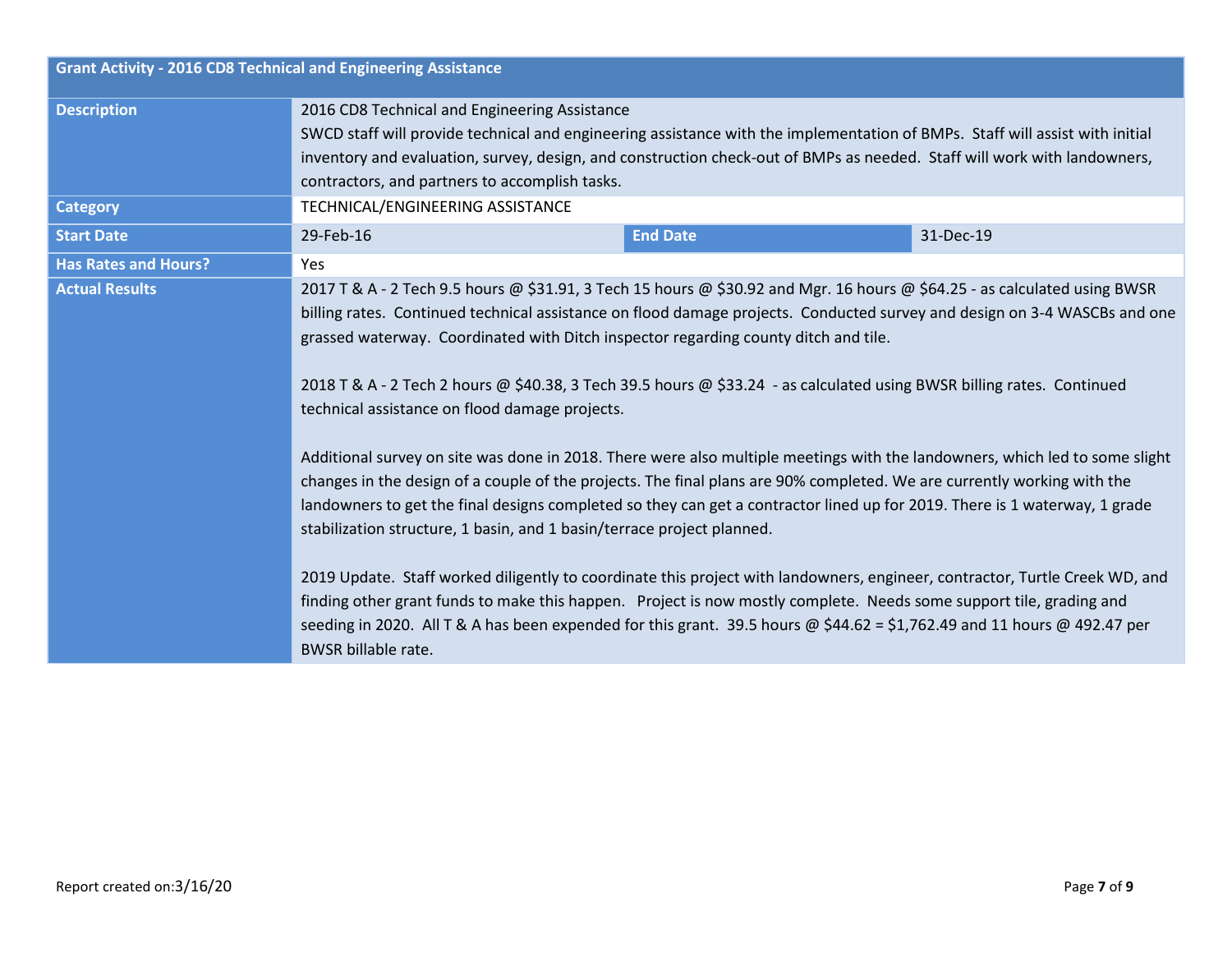| <b>Grant Activity - 2016 CD8 local funds</b> |                                                                                                             |                 |  |  |
|----------------------------------------------|-------------------------------------------------------------------------------------------------------------|-----------------|--|--|
| <b>Description</b>                           | 2016 CD8 local funds                                                                                        |                 |  |  |
|                                              | Turtle Creek Watershed District contribution toward BMP installation.                                       |                 |  |  |
| <b>Category</b>                              | AGRICULTURAL PRACTICES                                                                                      |                 |  |  |
| Start Date                                   | 29-Feb-16                                                                                                   | <b>End Date</b> |  |  |
| <b>Has Rates and Hours?</b>                  | No.                                                                                                         |                 |  |  |
| <b>Actual Results</b>                        | Turtle Creek has paid on the 1 project that is finished and will pay on the other 2 when completed in 2020. |                 |  |  |

## **Grant Attachments**

| <b>Document Name</b>                           | <b>Document Type</b>      | <b>Description</b>                                    |
|------------------------------------------------|---------------------------|-------------------------------------------------------|
| <b>16CD8 Turtle Creek Cont.</b>                | Grant                     | 2016 CD8 Erosion and Pollution reduction              |
| 2016 Freeborn MDM Grant amendment              | <b>Grant Agreement</b>    |                                                       |
|                                                | Amendment                 |                                                       |
| 2016 Multipurpose Drainage Amendment EXECUTED  | <b>Grant Agreement</b>    |                                                       |
|                                                | Amendment                 |                                                       |
| 2016 Multipurpose Drainage Management          | <b>Grant Agreement</b>    | 2016 Multipurpose Drainage Management - Freeborn SWCD |
| 2016 Multipurpose Drainage Management executed | <b>Grant Agreement</b>    | 2016 Multipurpose Drainage Management - Freeborn SWCD |
| 2016 Multipurpose Dranage Amendment EXECUTED   | <b>Grant Agreement</b>    |                                                       |
|                                                | Amendment                 |                                                       |
| 2016 billable rates & hours                    | Grant                     | 2016 CD8 Erosion and Pollution reduction              |
| 2017 T&A                                       | Grant                     | 2016 CD8 Erosion and Pollution reduction              |
| <b>All Details Report</b>                      | <b>Workflow Generated</b> | Workflow Generated - All Details Report - 01/28/2019  |
| <b>All Details Report</b>                      | <b>Workflow Generated</b> | Workflow Generated - All Details Report - 01/27/2017  |
| <b>All Details Report</b>                      | <b>Workflow Generated</b> | Workflow Generated - All Details Report - 02/27/2017  |
| <b>All Details Report</b>                      | <b>Workflow Generated</b> | Workflow Generated - All Details Report - 01/19/2018  |
| <b>All Details Report</b>                      | <b>Workflow Generated</b> | Workflow Generated - All Details Report - 01/29/2018  |
| <b>All Details Report</b>                      | <b>Workflow Generated</b> | Workflow Generated - All Details Report - 02/06/2020  |
| <b>All Details Report</b>                      | <b>Workflow Generated</b> | Workflow Generated - All Details Report - 01/30/2020  |
| <b>All Details Report</b>                      | <b>Workflow Generated</b> | Workflow Generated - All Details Report - 01/23/2019  |
| <b>Amendment request 2019</b>                  | Grant                     | 2016 CD8 Erosion and Pollution reduction              |